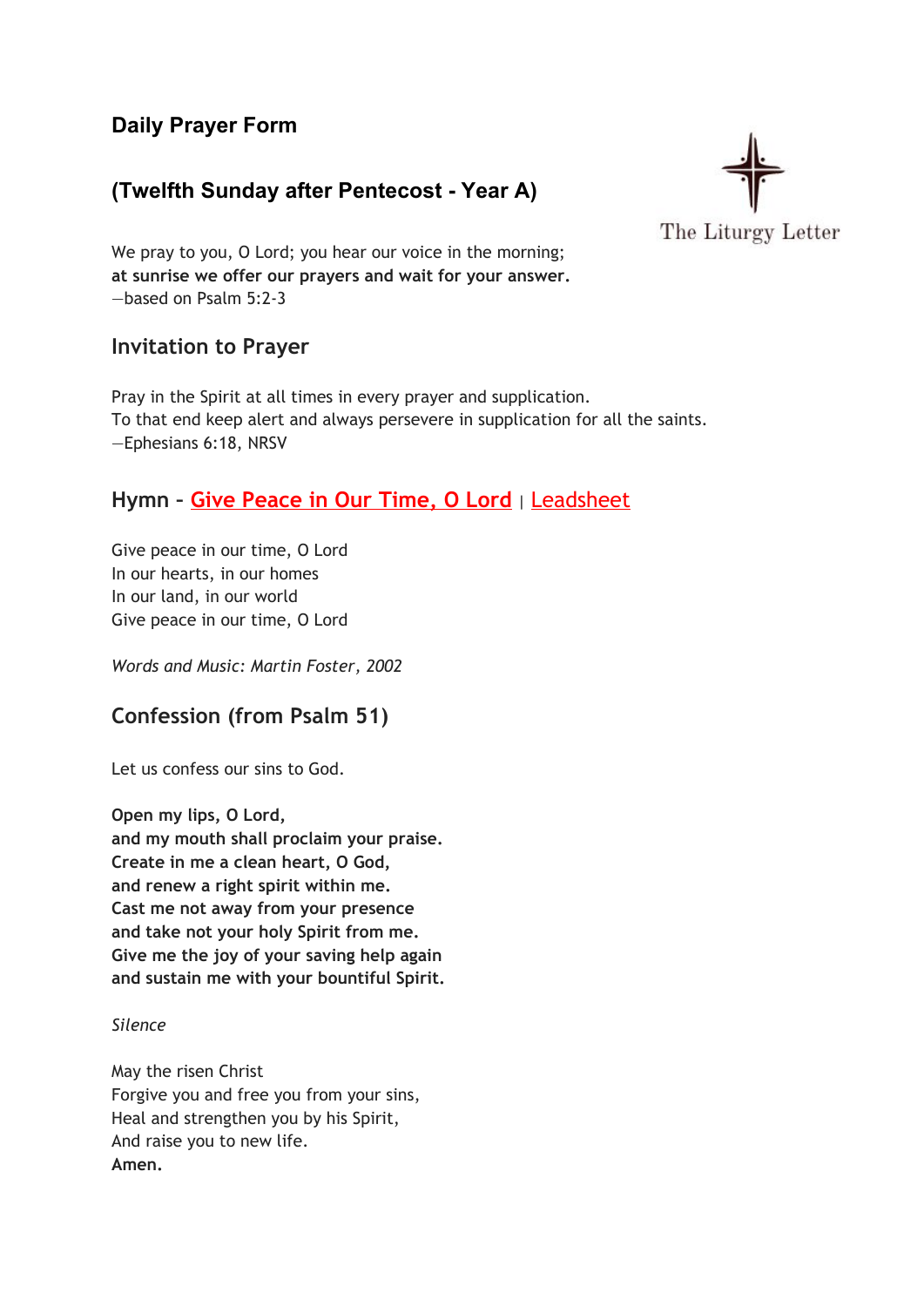#### **Opening Psalms**

### **Psalm 124**

*A song of ascents. Of David.* 1 If the Lord had not been on our side let Israel say— 2 if the Lord had not been on our side when people attacked us, 3 they would have swallowed us alive when their anger flared against us; 4 the flood would have engulfed us, the torrent would have swept over us, 5 the raging waters would have swept us away. 6 Praise be to the Lord, who has not let us be torn by their teeth. 7 We have escaped like a bird from the fowler's snare; the snare has been broken, and we have escaped. 8 Our help is in the name of the Lord, the Maker of heaven and earth.

#### **Psalm 138 (NIV)**

*Of David.* 1 I will praise you, Lord, with all my heart; before the "gods" I will sing your praise. 2 I will bow down toward your holy temple and will praise your name for your unfailing love and your faithfulness, for you have so exalted your solemn decree that it surpasses your fame. 3 When I called, you answered me; you greatly emboldened me.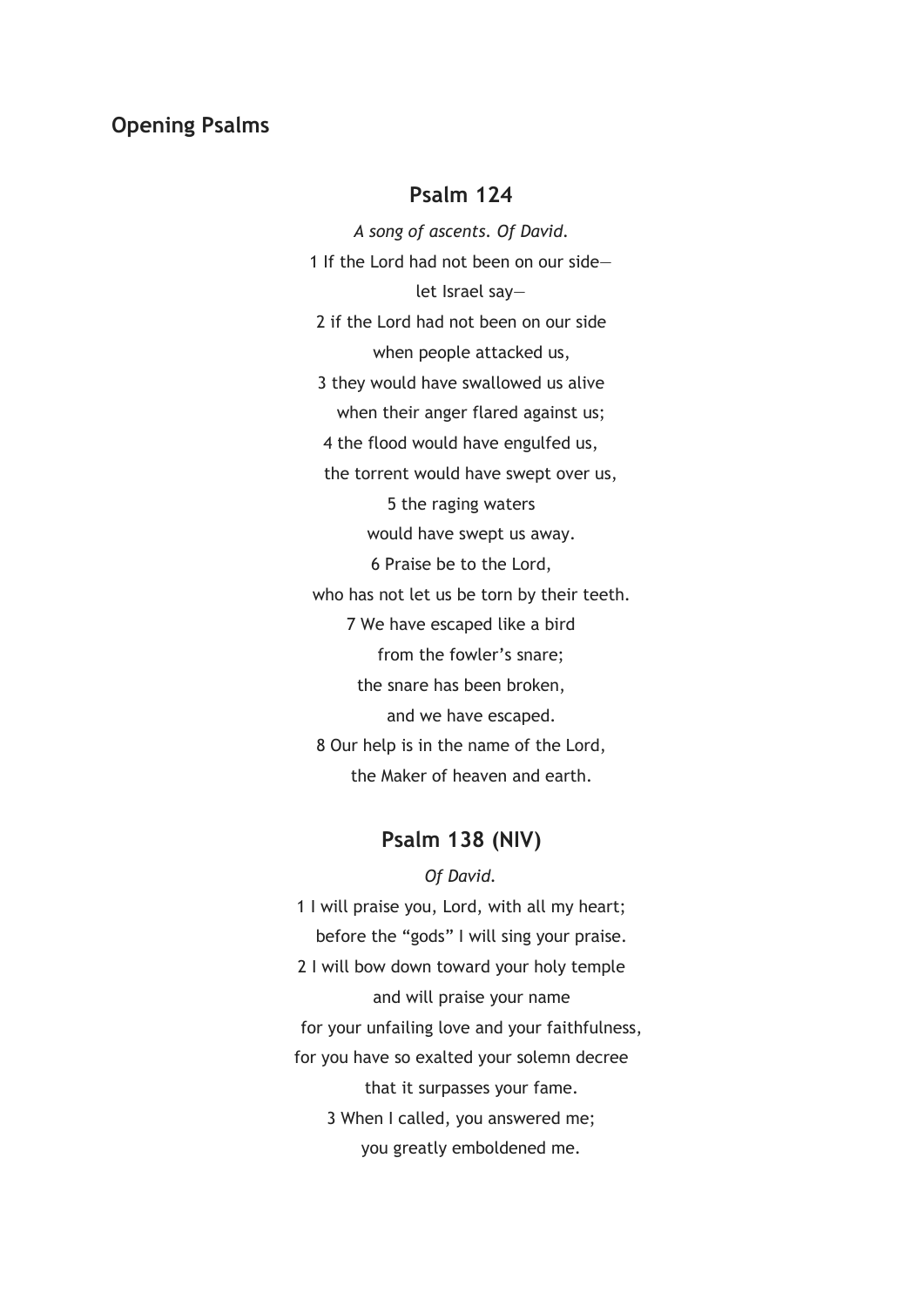4 May all the kings of the earth praise you, Lord, when they hear what you have decreed. 5 May they sing of the ways of the Lord, for the glory of the Lord is great. 6 Though the Lord is exalted, he looks kindly on the lowly; though lofty, he sees them from afar. 7 Though I walk in the midst of trouble, you preserve my life. You stretch out your hand against the anger of my foes; with your right hand you save me. 8 The Lord will vindicate me; your love, Lord, endures forever do not abandon the works of your hands.

### **Gloria Patri**

**Glory to the Father, and to the Son, and to the Holy Spirit, as it was in the beginning, is now, and ever shall be, world without end, Amen.**

## **Scripture Readings**

Exodus [1:8-2:10](https://www.biblegateway.com/passage/?search=Exodus+1%3A8-2%3A10%3BRomans+12%3A1-8%3BMatthew+16%3A13-20&version=NIV) [Romans](https://www.biblegateway.com/passage/?search=Exodus+1%3A8-2%3A10%3BRomans+12%3A1-8%3BMatthew+16%3A13-20&version=NIV) 12:1-8

(All stand)

#### Matthew [16:13-20](https://www.biblegateway.com/passage/?search=Exodus+1%3A8-2%3A10%3BRomans+12%3A1-8%3BMatthew+16%3A13-20&version=NIV)

(A short silence after the reading of the Gospel)

### **The Nicene Creed**

**We believe in one God, the Father, the Almighty, maker of heaven and earth, of all that is, seen and unseen.**

**We believe in one Lord, Jesus Christ, the only Son of God, eternally begotten of the Father, God from God, Light from Light, true God from true God, begotten, not made, of one Being with the Father.**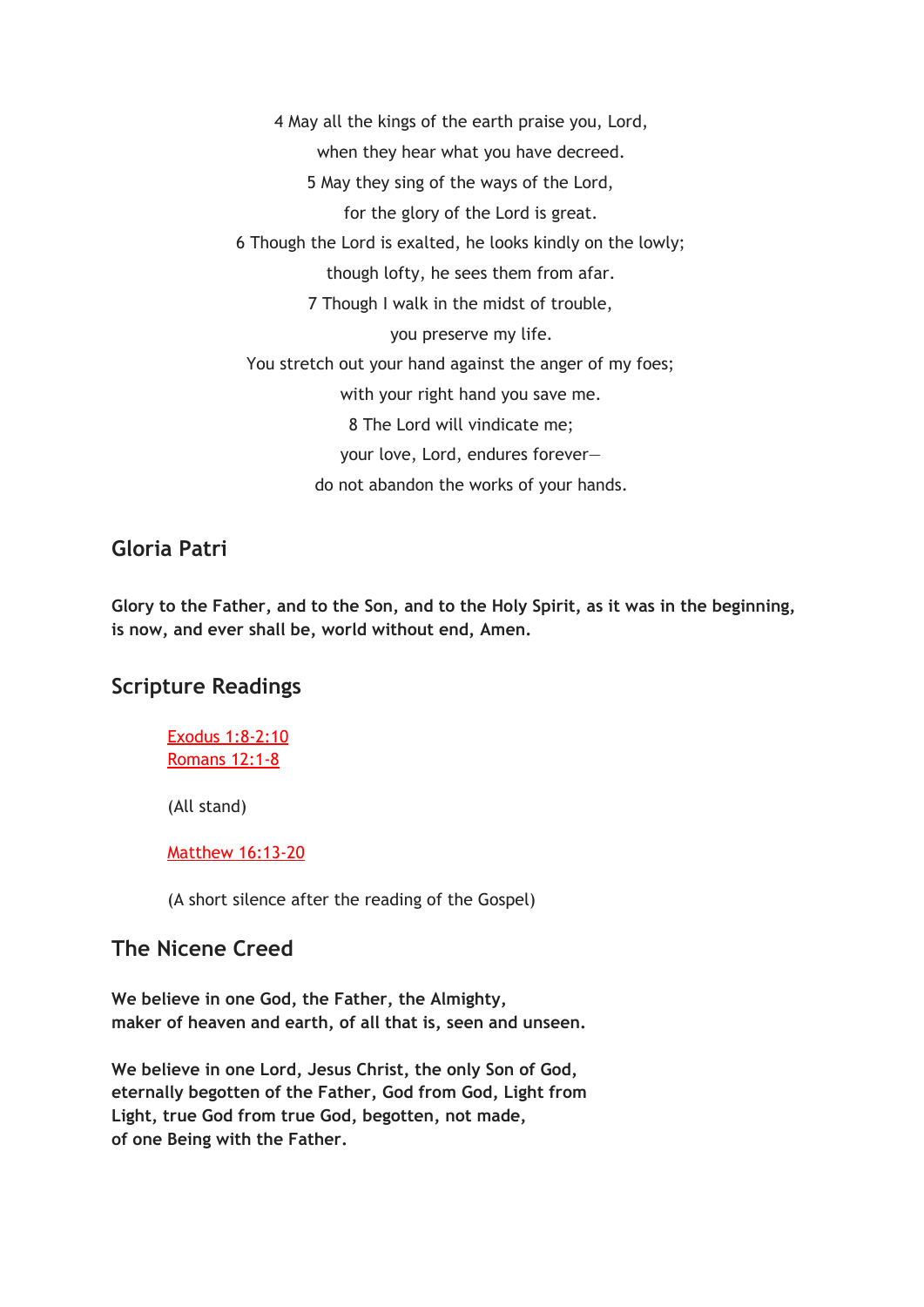**Through him all things were made. For us and for our salvation he came down from heaven: by the power of the Holy Spirit he became incarnate from the Virgin Mary, and was made man.**

**For our sake he was crucified under Pontius Pilate; he suffered death and was buried. On the third day he rose again in accordance with the Scriptures; he ascended into heaven and is seated at the right hand of the Father. He will come again in glory to judge the living and the dead, and his kingdom will have no end.**

**We believe in the Holy Spirit, the Lord, the giver of life, who proceeds from the Father and the Son. With the Father and the Son he is worshiped and glorified. He has spoken through the Prophets.**

**We believe in one holy catholic and apostolic Church. We acknowledge one baptism for the forgiveness of sins. We look for the resurrection of the dead, and the life of the world to come. Amen.**

# **The Prayers of the People**

The Lord be with you. **And also with you.** Let us give thanks to the Lord our God. **It is right to give our thanks and praise.**

God of all creation, full of love and abounding in mercy; **May the whole earth be filled with your glory.** Lord, bless and guide all ministers of your church; **Clothe them in righteousness and grant them wisdom.** Direct the leaders of our government; **That they may act in accordance with your kingdom.** Enlarge our own hearts, O Lord, **To love the things that you love** May we proclaim your light In every place where there is darkness. **May we proclaim your Holy Name In every aspect of our lives.** We pray for those in sickness, grief, persecution, bondage, fear, or loneliness, and for all of our own needs; **Lord, have mercy.**